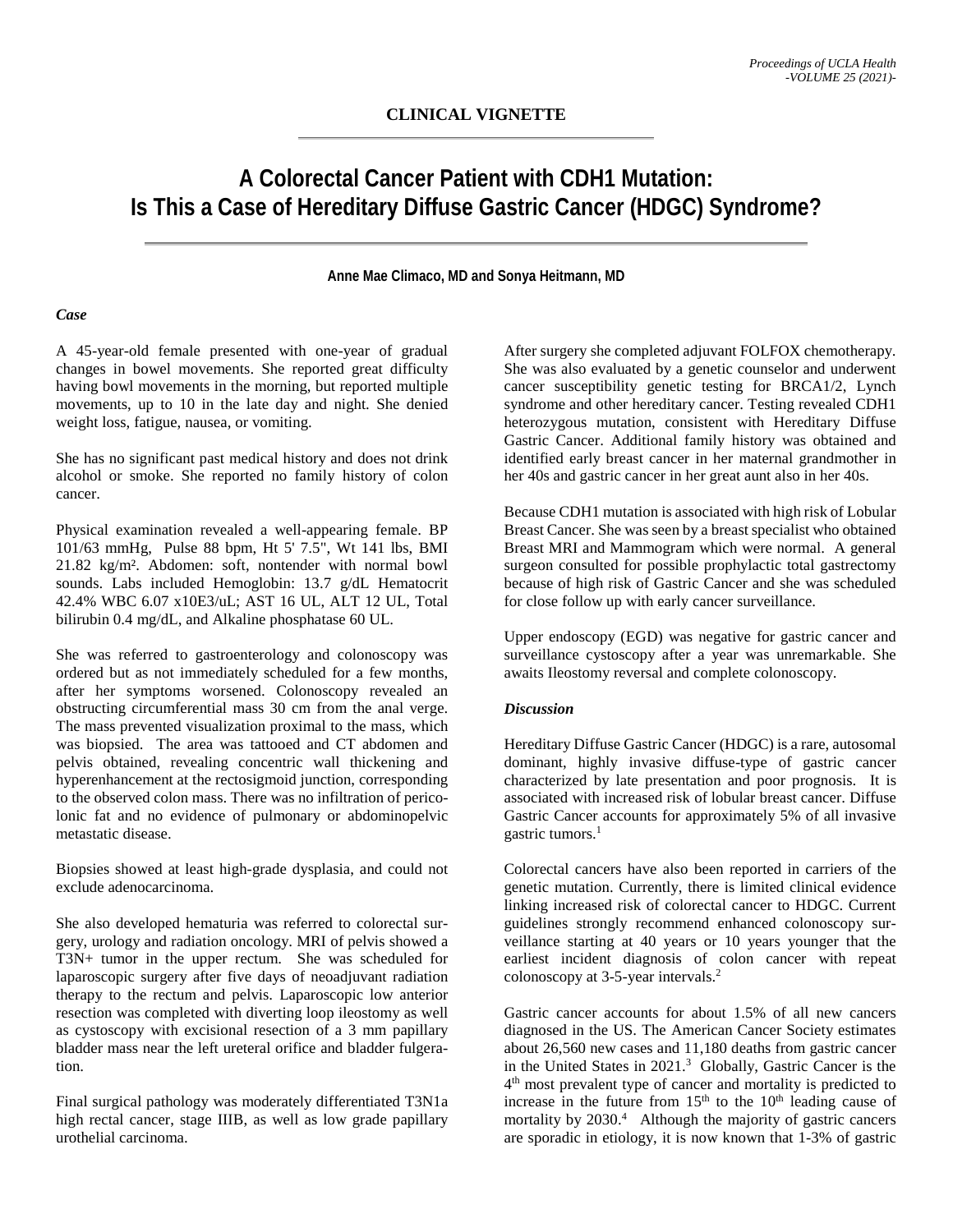cancers arise from inherited gastric cancer predisposition syndromes.<sup>5</sup>

Most confirmed HDGC cases are caused by an inactivating germ line mutation in the E- cadherin (CDH1) tumor suppressor gene with likely pathogenic variants of the CDH1 gene in chromosome 16q22.1. Pathogenic and likely pathogenic germ line CDH1 variants have been identified in 15-50% of affected siblings of patients that fulfill clinical criteria for HDGC.<sup>2</sup> Affected patients develop gastric cancer at an average age of 38 years, with age range from 14 to 82 years. Prophylactic total gastrectomy may be recommended in families with the HDGC genes since the lifetime time risk of gastric cancer is very high, estimated at 70% for men and 56% for women.<sup>6</sup>

The 2015 International Gastric Cancer Linkage Consortium Diagnostic Criteria for HDGC include:

- 1. Family history with at least two gastric cancer cases regardless of age, with at least one confirmed diffuse gastric cancer (DGC)
- 2. One case of  $DGC < 40$  years of age
- 3. Personal or family history of DGC and Lobular Breast Cancer, with one case diagnosed < 50 years old

In most cases, the frequency of acquiring the pathogenic and likely pathogenic variants of HDGC is inversely associated with the baseline incidence of gastric cancer. This results in higher detection rates for the CDH1 pathogenic gene in families in countries with a lower incidence of gastric cancer like the United States, United Kingdom and Canada.7

Gastric cancers that develop are multifocal and located beneath an intact mucosal surface. The gastric cancer often has "signet ring" cells throughout the stomach wall. The signet ring cell results from intracellular mucin formation that pushes aside the nucleus of individual cells.<sup>8</sup>

There is no current data about the degree of penetrance or incidence of developing HDGC in patients with positive CDH1 pathogenic gene who do not completely fulfill the diagnostic criteria for HDGC, such as those without personal of family history of HDGC.<sup>9</sup> There are no well-defined, concrete recommendations for such patients. They advise referral to specialty centers for consultation about screening and preventive surgical procedures. Current consensus is regular endoscopic screening and deferring total prophylactic gastrectomy.10

Women with HDGC or family members with known genetic mutation carriers also have an elevated risk of developing lobular breast cancer, with 42% estimated lifetime risk. Current guidelines recommend annual breast magnetic resonance imaging which can be combined with a mammogram starting at age 30 years in women carriers of the pathogenic gene.<sup>11</sup>

Genetic counselling and testing are an integral component of the evaluation and management of HDGC. Comprehensive genetic evaluation incorporates family pedigree, histopatho-

logical confirmation of diffuse gastric cancer diagnosis or precursor lesions with a discussion of lifetime risk of HDGC.12 Testing should be initiated in patients with the pathologic germ line mutation.

Genetic testing currently begins at age 16 to 18 but testing family members younger than 18 years can be considered based on the earliest age of cancer onset in HDGC families. 8 Blood samples is the best method for genetic testing, although DNA can be extracted from saliva.

Prophylactic total gastrectomy is recommended for asymptomatic patients positive for the pathogenic germ line CDH1 mutation with a positive family history of HDGC.13 The optimal timing of prophylactic total gastrectomy is between 20 and 30 years. 14

Annual surveillance endoscopy with random biopsies is recommended for patients who are diagnosed as carriers before age 20. Screening endoscopy is also recommended for patients over 20 years' old who elect to defer or postpone gastrectomy. 15

# *Conclusion*

Our 45-year-old female was diagnosed with Colorectal and Urothelial cancers. She completed age-appropriate screening including breast and cervical cancer screening. After multidisciplinary evaluations she and her family will follow current recommendations for cancer surveillance and screening family members.

She has completed initial chemotherapy and deferred prophylactic gastrectomy. She is scheduled for surveillance EGD every 6-12 months and annual breast MRI screening.

#### **REFERENCES**

- 1. **Caldas C, Carneiro F, Lynch HT, Yokota J, Wiesner GL, Powell SM, Lewis FR, Huntsman DG, Pharoah PD, Jankowski JA, MacLeod P, Vogelsang H, Keller G, Park KG, Richards FM, Maher ER, Gayther SA, Oliveira C, Grehan N, Wight D, Seruca R, Roviello F, Ponder BA, Jackson CE**. Familial gastric cancer: overview and guidelines for management. *J Med Genet*. 1999 Dec;36(12):873-80. PMID: 10593993; PMCID: PMC1734270.
- 2. **van der Post RS, Vogelaar IP, Carneiro F, Guilford P, Huntsman D, Hoogerbrugge N, Caldas C, Schreiber KE, Hardwick RH, Ausems MG, Bardram L, Benusiglio PR, Bisseling TM, Blair V, Bleiker E, Boussioutas A, Cats A, Coit D, DeGregorio L, Figueiredo J, Ford JM, Heijkoop E, Hermens R, Humar B, Kaurah P, Keller G, Lai J, Ligtenberg MJ, O'Donovan M, Oliveira C, Pinheiro H, Ragunath K, Rasenberg E, Richardson S, Roviello F, Schackert H, Seruca R, Taylor A, Ter Huurne A, Tischkowitz M, Joe ST, van Dijck B, van Grieken NC, van Hillegersberg R, van Sandick JW, Vehof R, van Krieken JH, Fitzgerald**